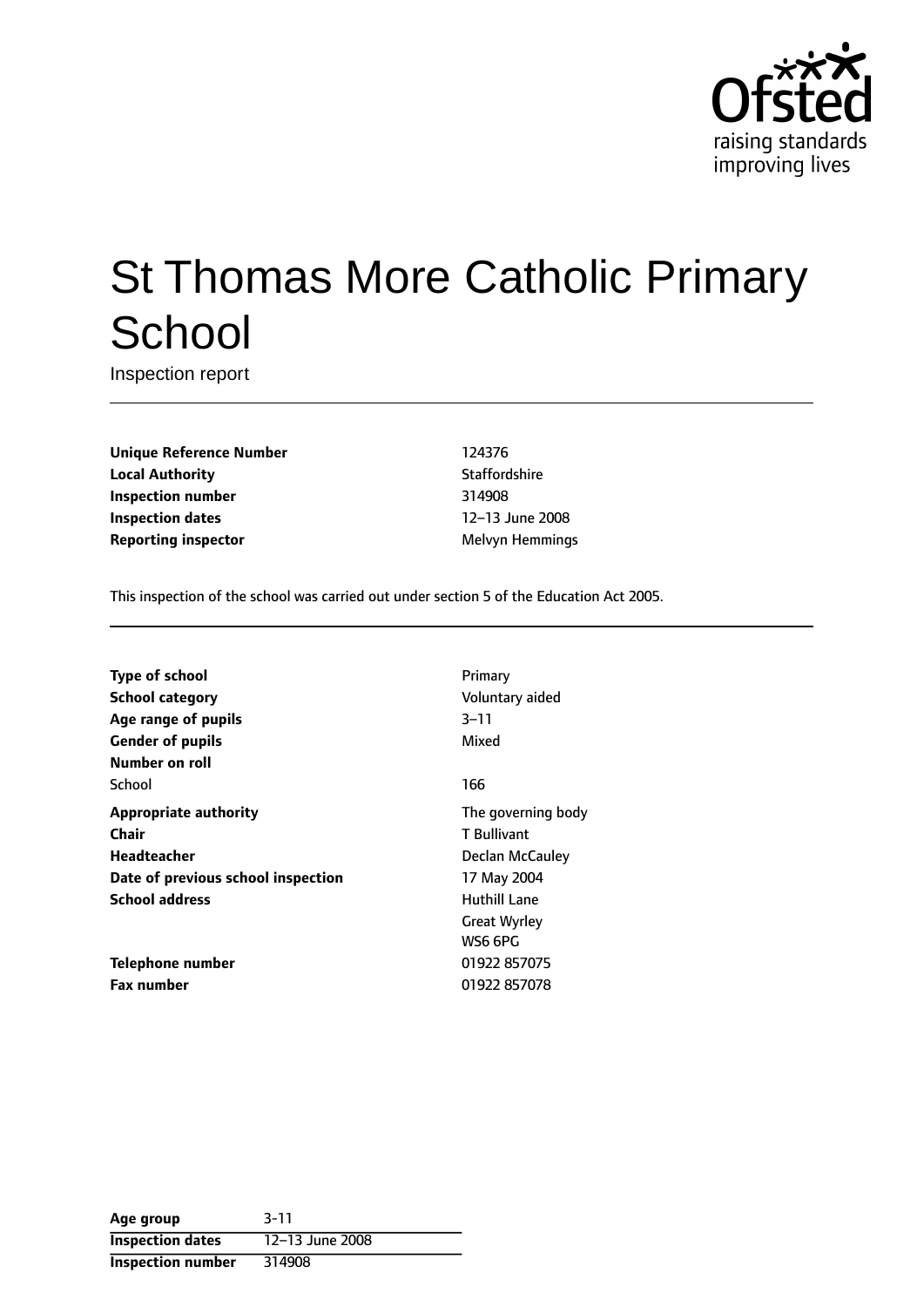.

© Crown copyright 2008

#### Website: www.ofsted.gov.uk

This document may be reproduced in whole or in part for non-commercial educational purposes, provided that the information quoted is reproduced without adaptation and the source and date of publication are stated.

Further copies of this report are obtainable from the school. Under the Education Act 2005, the school must provide a copy of this report free of charge to certain categories of people. A charge not exceeding the full cost of reproduction may be made for any other copies supplied.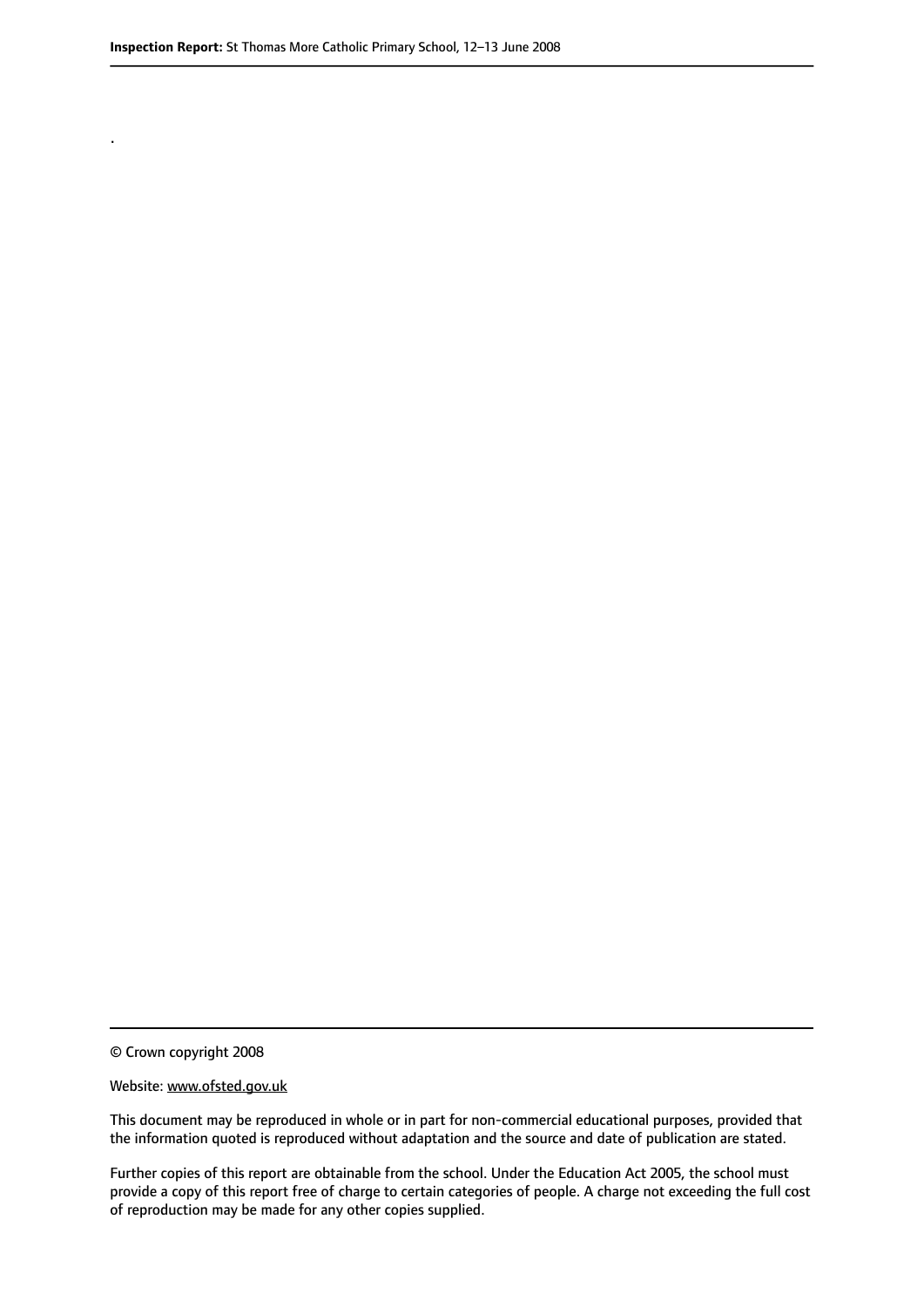# **Introduction**

The inspection was carried out by two Additional Inspectors.

## **Description of the school**

The school is smaller than most primary schools. It is popular and oversubscribed, with the number of pupils having doubled in recent years. The percentage of pupils eligible for free school meals is below average, as is the proportion of pupils with learning difficulties and/or disabilities. There are a few Traveller pupils of Irish Heritage families. Most pupils are from White British backgrounds.

## **Key for inspection grades**

| Grade 1 | Outstanding  |
|---------|--------------|
| Grade 2 | Good         |
| Grade 3 | Satisfactory |
| Grade 4 | Inadequate   |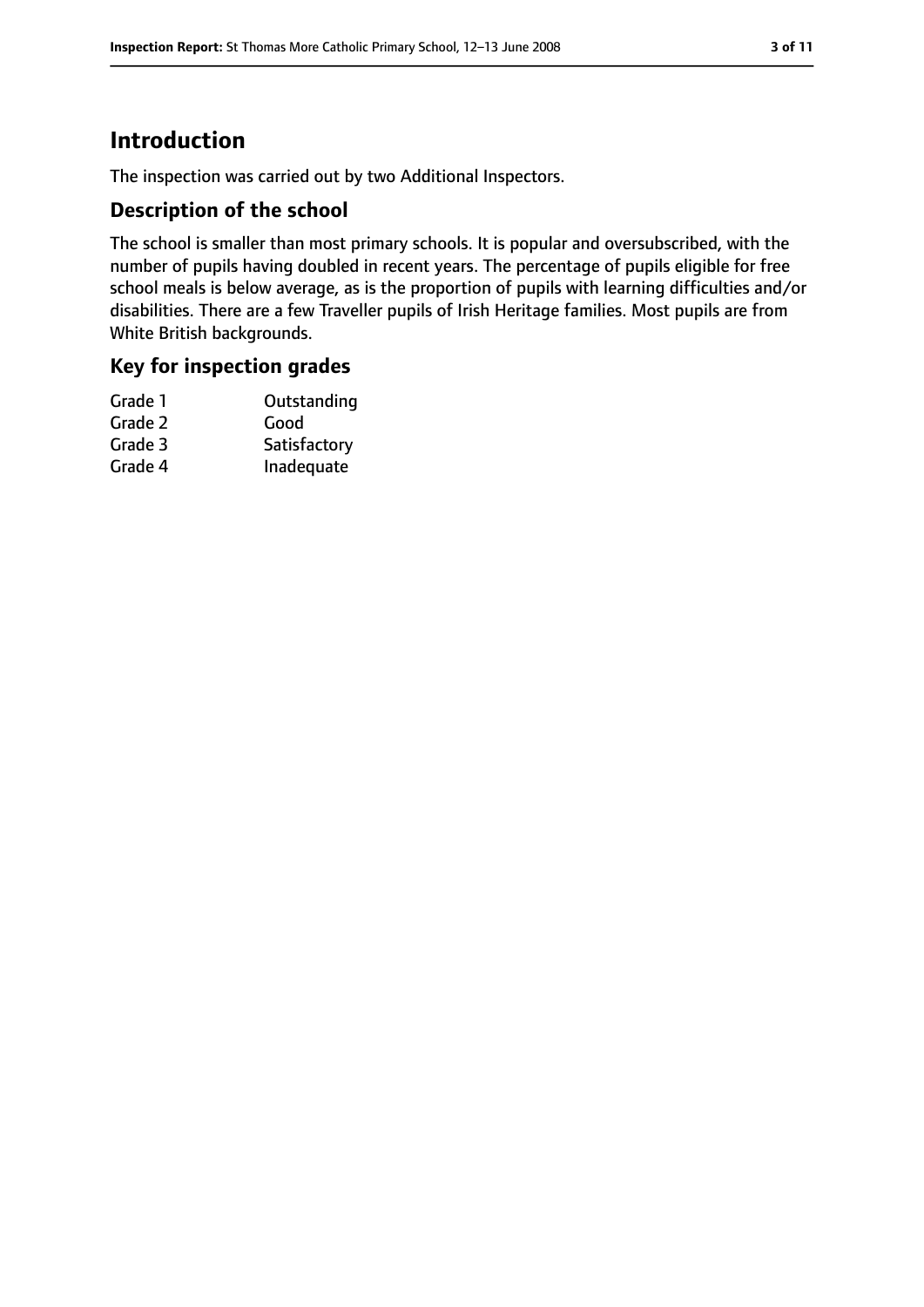# **Overall effectiveness of the school**

#### **Grade: 2**

This is a good school. It provides pupils with a friendly and calm environment, within a caring Catholic ethos, in which to learn. The overwhelming majority of parents are supportive of the work of the school and the warm family atmosphere that has been created. The following parental comment is typical of many, 'I think that sending my son to this Church School was the best thing I could have done. He has gained a lot of strength from the school, confidence and self-assuredness.'

The progress that pupils make has improved over the last two years and is now good overall. The high levels of pupils' mobility, which adversely affected standards in previous years, have now evened out and no longer pose a problem. Children enter Nursery with skill levels expected for their age and make good progress. Consequently, their attainment is above average when they enter Year 1. This good progress is maintained throughout the rest of the school. As a result, pupils attain standards that are above average in English and science by the end of Year 6. Pupils make satisfactory progress in mathematics and reach standards by the end of Year 6 that are broadly average. This represents achievement that is good overall. Pupils' performance in writing is a relatively weaker aspect of their work in English. This is because their sentence structure, spelling and punctuation are not accurate enough. In mathematics, their calculation skills are underdeveloped and this hinders the progress they make.

The key factor in the school'simprovement is good leadership and management. The headteacher has effectively managed the school's growth, which has seen the provision of five extra classrooms and improved staffroom and office facilities in recent years. Senior leaders targeted the improvement of pupils' skills in reading and writing as a means of driving up standards in English. This has proved successful and standards have risen in both areas, particularly in reading. The school is now targeting an improvement in pupils' mathematical skills. As a result, pupils' progress is accelerating in this subject. Some leaders of subjects are relatively new and their role in monitoring and evaluating provision in their subjects is not fully developed.

Pupils behave well and show much enjoyment in coming to school. Their spiritual development is outstanding, acquired through regular faith-based worship involving the whole-school community, including parents and governors. Good teaching and learning is the main reason pupils make good progress. Teachers usually plan lessons well to build upon pupils' previous knowledge and understanding and to take their learning forward. However, they do not always provide activities that effectively challenge pupils who are more able, and this hinders the progress they make.

A wide range of enrichment activities effectively extends the experiences provided for pupils within a good curriculum. These include a good range of extra-curricular activities and the opportunity to take part in stimulating educational visits. The strong pastoral support provided for pupils is very much appreciated by parents. The school works well with other providers to ensure the safety and well-being of all pupils. The school's recent track record shows it has good capacity to make the changes necessary to bring about further improvement.

## **Effectiveness of the Foundation Stage**

#### **Grade: 2**

Teaching and learning are good in the Foundation Stage and so children make good progress across all areas of learning. As a result, they reach above average standards when they enter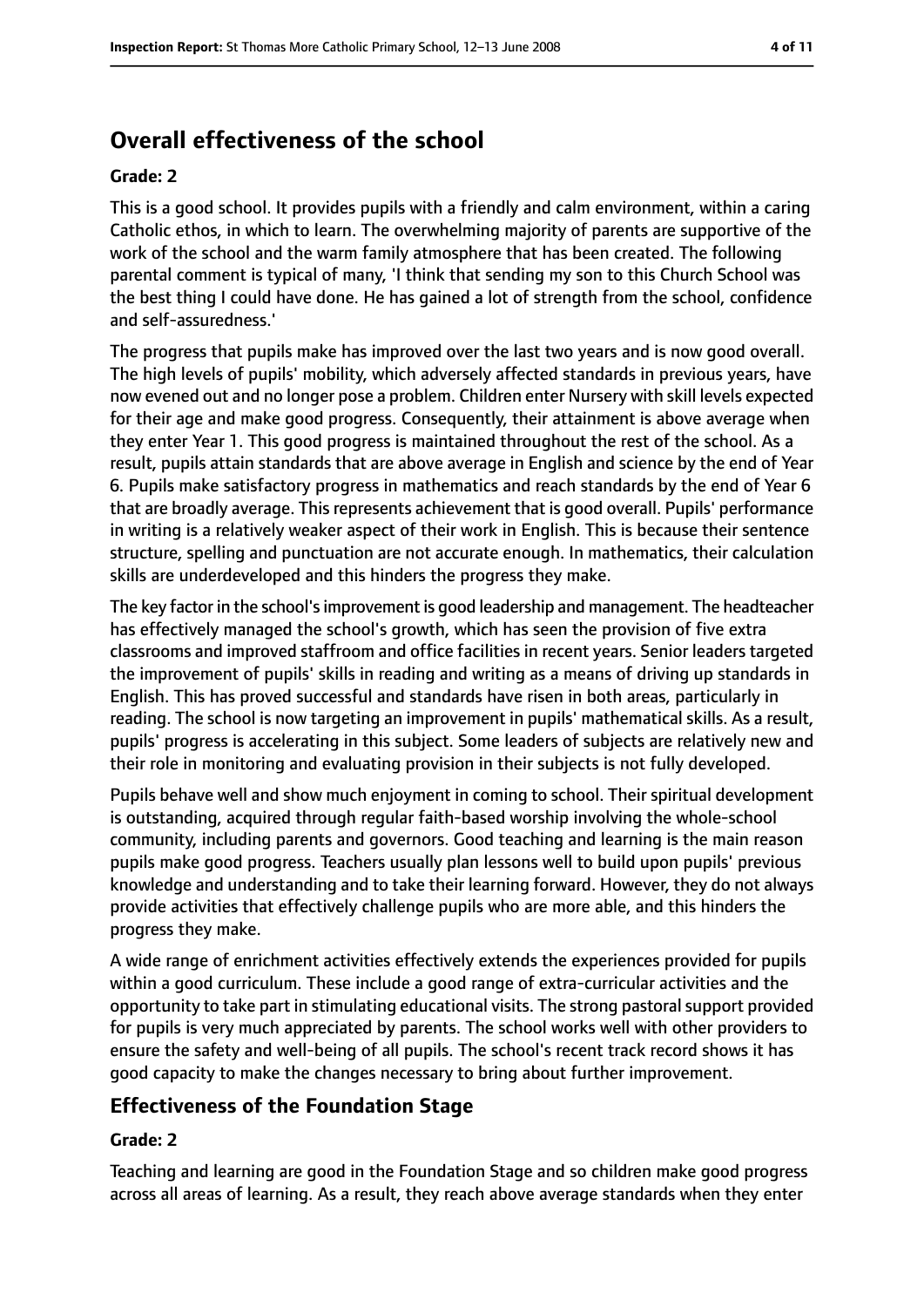Year 1. Staff understand the needs of children of this age and this enables them to plan activities that are stimulating and capture their interest. Strong emphasis is placed on encouraging children to make choices for themselves and this effectively supports their development as independent learners. Children behave well and show a lot of enjoyment in their learning. They work and play well together in pairs and small groups and this makes a positive contribution to their personal and social development. Leadership and management are good and leaders have identified the need to develop the outside area to more effectively promote children's learning throughout the day. Parents are very pleased with the provision in the Nursery and Reception classes and are kept fully informed of their children's progress.

## **What the school should do to improve further**

- ■
- Improve the accuracy of pupils' sentence structure, spelling and punctuation in writing and their calculation skills in mathematics.
- Tighten lesson planning to ensure that more able pupils are always effectively challenged.
- Ensure all subject leaders are involved fully in monitoring and evaluating the performance in their subjects.

# **Achievement and standards**

#### **Grade: 2**

The good progress that pupils make in the Nursery and Reception classes is maintained throughout the rest of the school. As a result, pupils attain standards that are above average in reading and writing at the end of Year 2 and in English and science by the end of Year 6. This represents good achievement overall from their attainment on entering Nursery, which is as expected for children of this age. Though standards are broadly average in mathematics, pupils' rate of progress is beginning to accelerate in this subject. This stems from the recent training and extra support from the local authority to improve the expertise of staff in teaching mathematics. Pupils' speaking and listening skills are well developed and this enables them to effectively communicate their views and ideas to others. Pupils reach good standards in science because of the many opportunities they have to carry out practical scientific investigations. Pupils with learning difficulties and/or disabilities make good progress because of the extra, well targeted support they receive.

# **Personal development and well-being**

#### **Grade: 2**

Pupils' moral, social and cultural development is good. They listen to each other in class, take turns to speak, and work well in pairs or groups. They say they enjoy school because lessons are interesting and because of the friendships they have made. They effectively learn democratic principles through the school council. Council members show a strong commitment to school improvement, for example, through planned fund-raising to replace the surfaces under playground equipment with safer material. Pupils have a good awareness of environmental issues, as is shown in the way they talk enthusiastically about their new eco-garden. Pupils make a positive contribution to the local community and this has encouraged some generous donations of materials for this garden. Pupils are adopting healthy lifestyles well, as is seen in their healthy choices at lunchtime and in their willingness to take part in physical activity. They know how to stay safe and so move responsibly in and around school. They are well prepared for their future lives.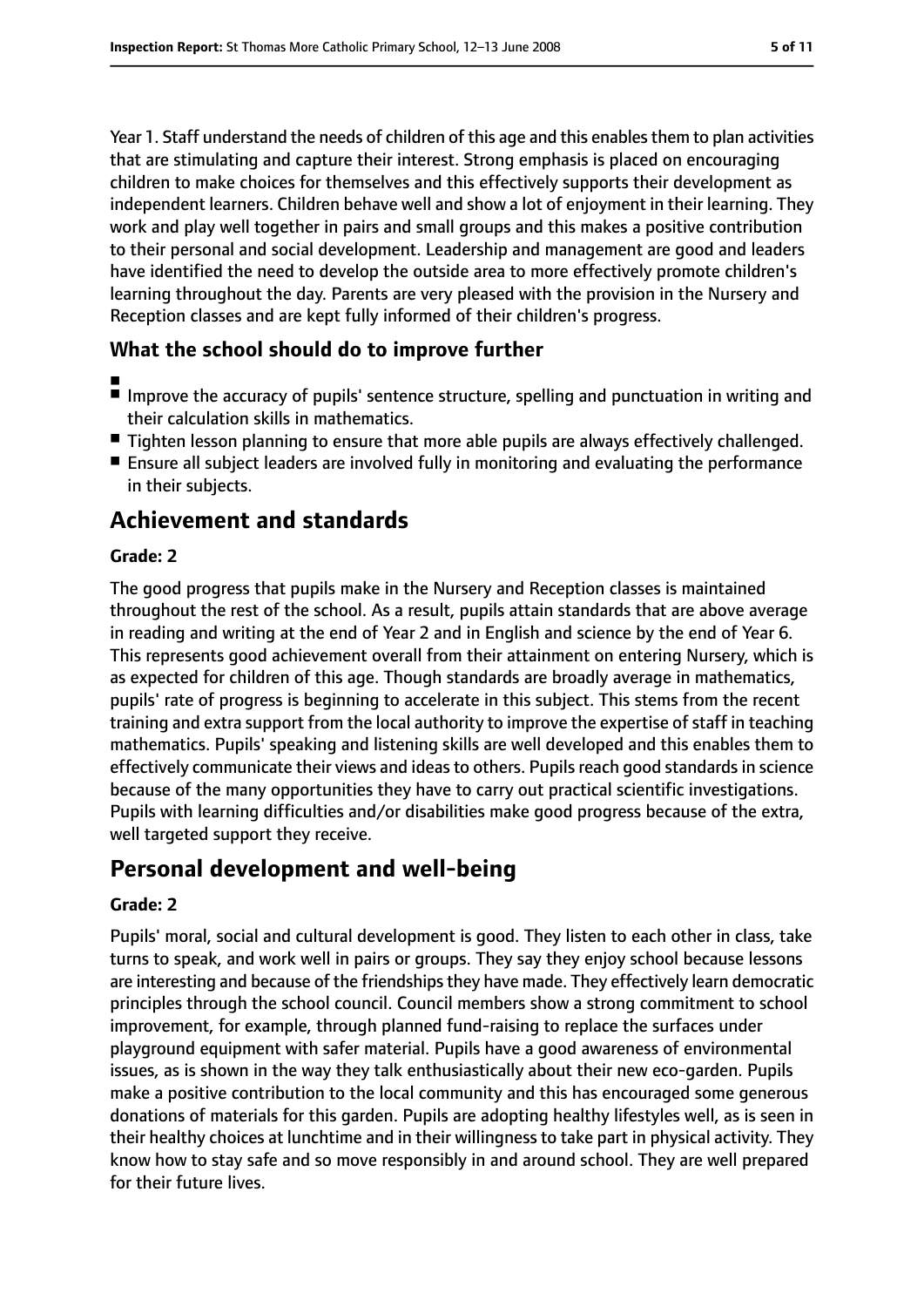# **Quality of provision**

## **Teaching and learning**

#### **Grade: 2**

Pupils have positive attitudes towards their work and are keen to learn. This is beneficial to the good progress they make. Relationships are strong with mutual respect evident between pupils and adults. Teachers explain activities well so pupils are clear about what they are to learn and how to set about their tasks. Pupils are encouraged to work collaboratively in pairs and small groups and this makes a good contribution to their personal development. Teachers provide many opportunities for pupils to discuss their ideas and this effectively promotes their speaking and listening skills. There are times when the work given to pupils who are more able does not stretch them sufficiently. Teachers do not use marking consistently well to suggest to pupils how they might improve their performance. Teaching assistants provide valuable support for all pupils, particularly for pupils with learning difficulties and/or disabilities. This makes a strong contribution to pupils' good progress.

#### **Curriculum and other activities**

#### **Grade: 2**

The school has good links with other providers to add interest to the curriculum and further extend pupils' experiences. For example, links with road safety advisors and the local police and fire service make a valuable contribution to pupils' understanding of how to stay safe. A wide variety of school visits add another dimension to pupils' learning. Older pupils have the opportunity to take part in a residential stay at an outdoor education centre and this plays an effective role in promoting their personal and social development. Curriculum planning is not always focused enough to ensure that activities provided for more able pupils challenge them sufficiently. The school provides a wide range of extra-curricular activities to extend further pupils' skills in sport, drama, cooking, science and modern foreign languages.

#### **Care, guidance and support**

#### **Grade: 2**

Pastoral care is strong and is praised by parents, who describe the school as providing a family environment. Rigorous safeguarding procedures are in place. All staff have been trained in child protection procedures and know the course to follow if they have concerns about a pupil. The risk assessments for activities in and around school and on visits are thorough. Pupils say they feel safe and secure and well looked after. The school has good links with outside agencies to provide extra support for individual pupils when needed. The arrangements for tracking the progress of individual pupils are comprehensive. However, the information gained is not always used effectively to plan work that is sufficiently challenging for pupils who are more able. The guidance for pupils on evaluating how well they are doing and how they might improve is effective, and pupils are gaining these skills well.

# **Leadership and management**

#### **Grade: 2**

Self-evaluation is accurate and enables leaders to identify and prioritise areas for development. This is evident in the way an improvement in standards and achievement in reading and writing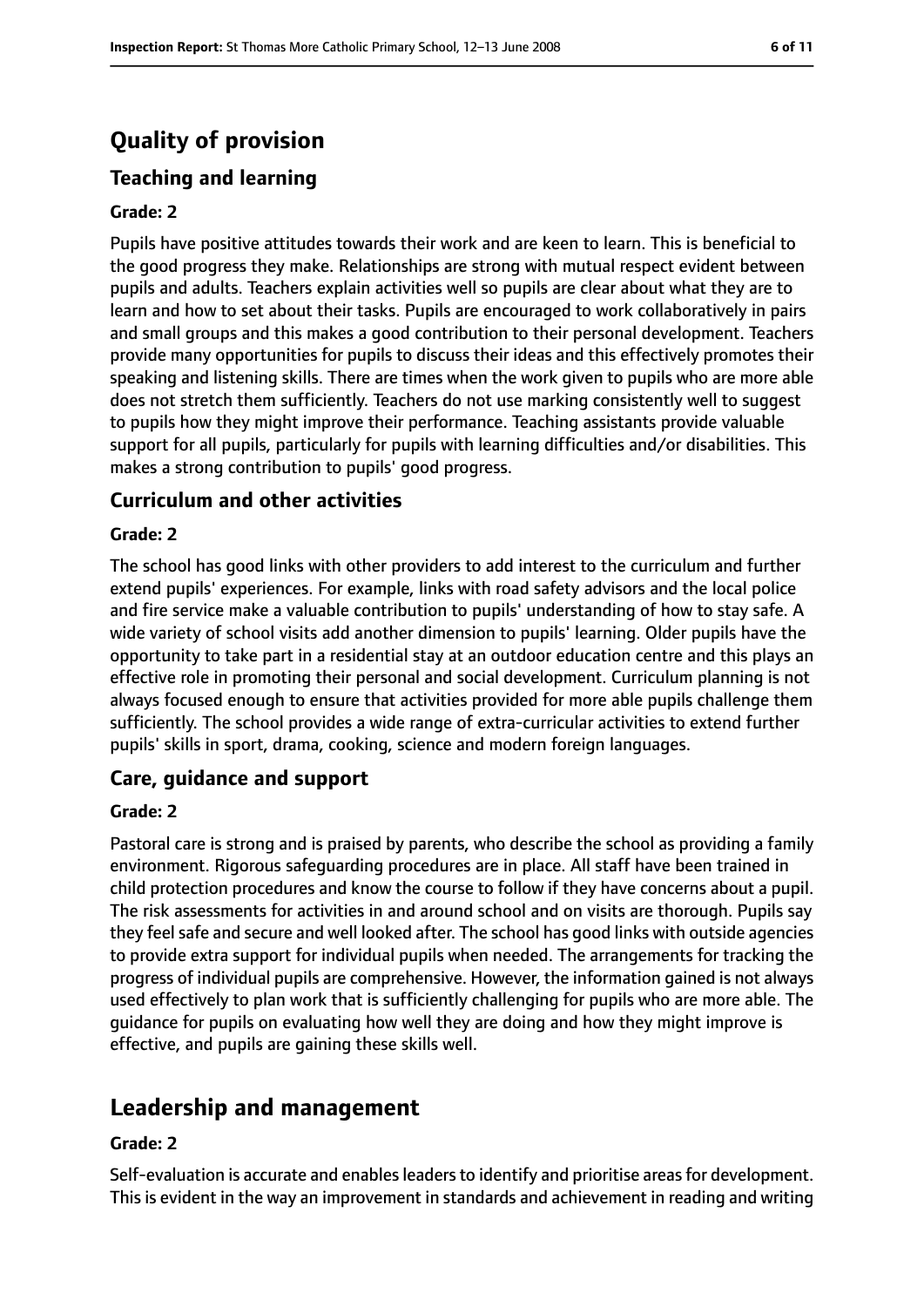was targeted. This has proved successful and provision in mathematics is now a priority for development. In this way, leaders plan school improvement well so staff are not faced with too many targets to achieve at once. Performance management is good and effectively links individual professional development needs to whole-school priorities. The roles of some recently appointed subject leaders are not fully developed and so they do not yet have a complete view of provision in their subjects. The leadership of the provision for pupils with learning difficulties and/or disabilities is good and plays an important role in the good progress these pupils make. Governors are supportive of the school and willing to ask relevant questions of school leaders to hold them to account for its performance.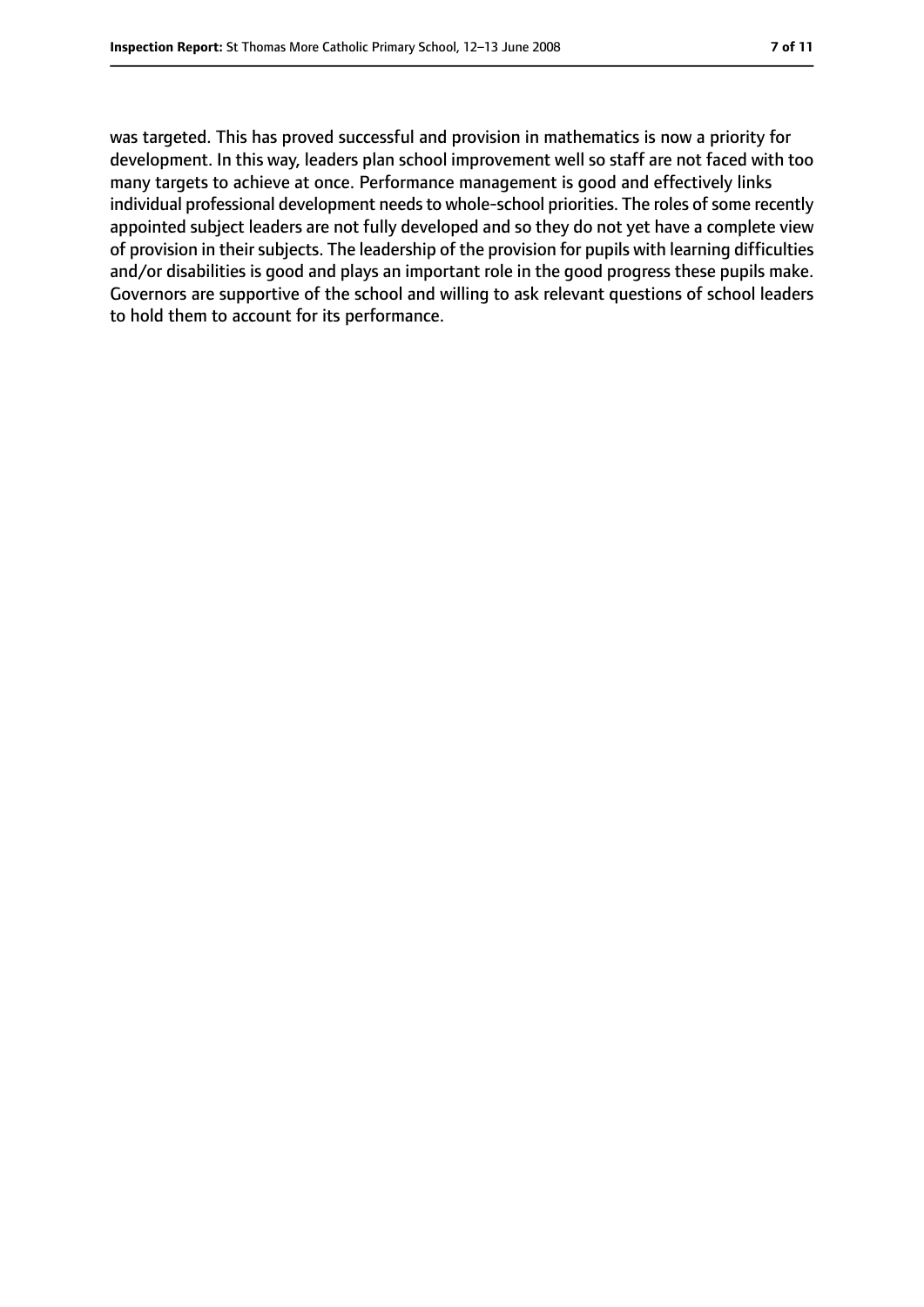**Any complaints about the inspection or the report should be made following the procedures set out in the guidance 'Complaints about school inspection', which is available from Ofsted's website: www.ofsted.gov.uk.**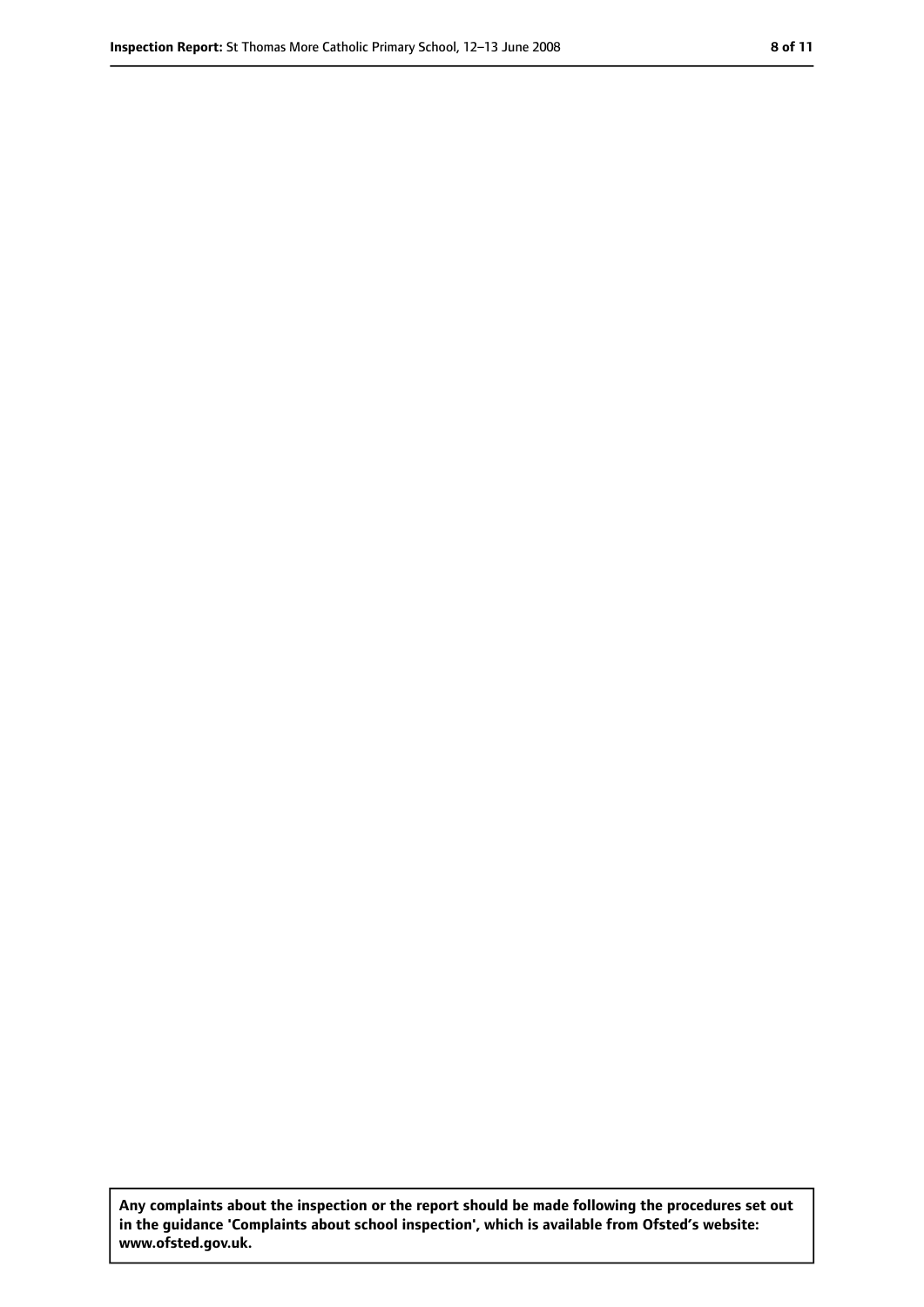# **Inspection judgements**

| $^{\backprime}$ Key to judgements: grade 1 is outstanding, grade 2 good, grade 3 satisfactory, and | <b>School</b>  |
|----------------------------------------------------------------------------------------------------|----------------|
| arade 4 inadeguate                                                                                 | <b>Overall</b> |

## **Overall effectiveness**

| How effective, efficient and inclusive is the provision of education, integrated<br>care and any extended services in meeting the needs of learners? |     |
|------------------------------------------------------------------------------------------------------------------------------------------------------|-----|
| Effective steps have been taken to promote improvement since the last<br>inspection                                                                  | Yes |
| How well does the school work in partnership with others to promote learners'<br>well-being?                                                         |     |
| The effectiveness of the Foundation Stage                                                                                                            |     |
| The capacity to make any necessary improvements                                                                                                      |     |

## **Achievement and standards**

| How well do learners achieve?                                                                               |  |
|-------------------------------------------------------------------------------------------------------------|--|
| The standards <sup>1</sup> reached by learners                                                              |  |
| How well learners make progress, taking account of any significant variations between<br>groups of learners |  |
| How well learners with learning difficulties and disabilities make progress                                 |  |

## **Personal development and well-being**

| How good is the overall personal development and well-being of the<br>learners?                                  |  |
|------------------------------------------------------------------------------------------------------------------|--|
| The extent of learners' spiritual, moral, social and cultural development                                        |  |
| The extent to which learners adopt healthy lifestyles                                                            |  |
| The extent to which learners adopt safe practices                                                                |  |
| How well learners enjoy their education                                                                          |  |
| The attendance of learners                                                                                       |  |
| The behaviour of learners                                                                                        |  |
| The extent to which learners make a positive contribution to the community                                       |  |
| How well learners develop workplace and other skills that will contribute to<br>their future economic well-being |  |

## **The quality of provision**

| How effective are teaching and learning in meeting the full range of the<br>learners' needs?          |  |
|-------------------------------------------------------------------------------------------------------|--|
| How well do the curriculum and other activities meet the range of needs<br>and interests of learners? |  |
| How well are learners cared for, guided and supported?                                                |  |

 $^1$  Grade 1 - Exceptionally and consistently high; Grade 2 - Generally above average with none significantly below average; Grade 3 - Broadly average to below average; Grade 4 - Exceptionally low.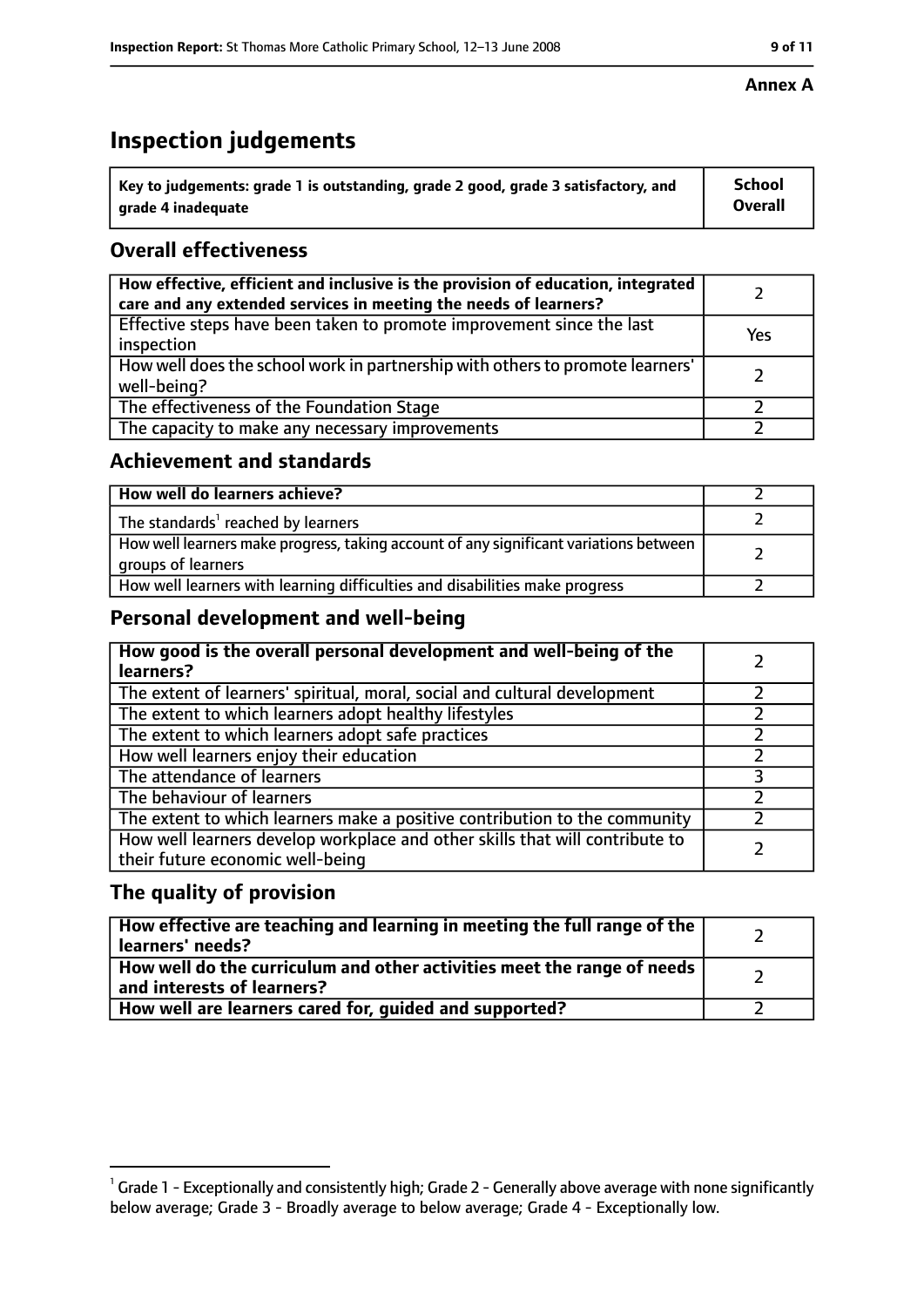#### **Annex A**

# **Leadership and management**

| How effective are leadership and management in raising achievement<br>and supporting all learners?                                              |     |
|-------------------------------------------------------------------------------------------------------------------------------------------------|-----|
| How effectively leaders and managers at all levels set clear direction leading<br>to improvement and promote high quality of care and education |     |
| How effectively leaders and managers use challenging targets to raise standards                                                                 |     |
| The effectiveness of the school's self-evaluation                                                                                               |     |
| How well equality of opportunity is promoted and discrimination tackled so<br>that all learners achieve as well as they can                     |     |
| How effectively and efficiently resources, including staff, are deployed to<br>achieve value for money                                          | フ   |
| The extent to which governors and other supervisory boards discharge their<br>responsibilities                                                  |     |
| Do procedures for safequarding learners meet current government<br>requirements?                                                                | Yes |
| Does this school require special measures?                                                                                                      | No  |
| Does this school require a notice to improve?                                                                                                   | No  |